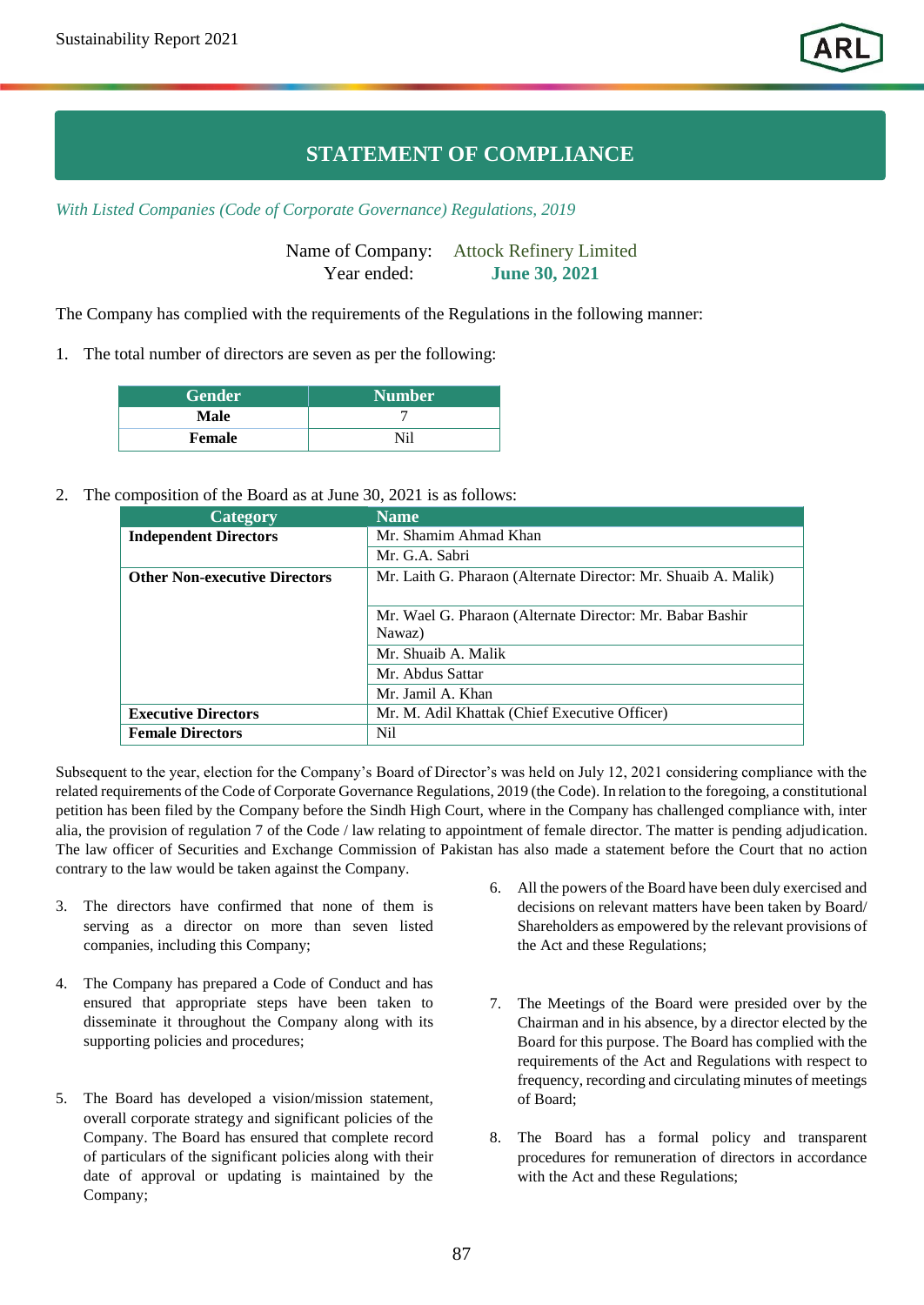- 9. In terms of Regulation 19 of the Code, companies are encouraged that all directors on their board have acquired the prescribed certification under Directors' Training Program (DTP) by June 30, 2022. Presently, five (5) directors of the Company meet the exemption requirement of the DTP, while one (1) director has already completed this program. The remaining one (1) director shall obtain certification under the DTP in due course of time. Further, one alternate director and the Chief Executive Officer (CEO) of the Company have also completed DTP;
- 10. The Board has approved appointment of Chief Financial Officer (CFO), Company Secretary and Head of Internal Audit, including their remuneration and terms and conditions of employment and complied with relevant requirements of the Regulations;
- 11. Chief Financial Officer and Chief Executive Officer duly endorsed the financial statements before approval of the Board;
- 12. The Board has formed committees comprising of members given below:

| <b>Committees</b>                      | <b>Composition/Name</b>                     |  |  |
|----------------------------------------|---------------------------------------------|--|--|
| <b>Audit Committee</b>                 | Mr. Shamim Ahmad Khan (Chairman)            |  |  |
|                                        | <b>Members</b>                              |  |  |
|                                        | Mr. Shuaib A. Malik                         |  |  |
|                                        | Mr. Abdus Sattar                            |  |  |
|                                        | Mr. G.A. Sabri                              |  |  |
|                                        | Mr. Babar Bashir Nawaz                      |  |  |
|                                        | (Alternate Director to Mr. Wael G. Pharaon) |  |  |
| <b>HR &amp; Remuneration Committee</b> | Mr. G.A. Sabri (Chairman)                   |  |  |
|                                        | <b>Members</b>                              |  |  |
|                                        | Mr. Shuaib A. Malik                         |  |  |
|                                        | Mr. Jamil A. Khan                           |  |  |
|                                        | Mr. M. Adil Khattak                         |  |  |

- 13. The terms of reference of the aforesaid committees have been formed, documented and advised to the committees for compliance;
- 14. The frequency of meetings of the committees were as per following:

| <b>Committees</b>                    | <b>Frequency of meetings</b>                                                        |
|--------------------------------------|-------------------------------------------------------------------------------------|
| <b>Audit Committee</b>               | Four quarterly meetings were held during the<br>financial year ended June 30, 2021. |
| <b>HR</b> and Remuneration Committee | One meeting was held during the financial year<br>ended June 30, 2021.              |

- 15. The Board has set up an effective internal audit function.
- 16. The statutory auditors of the company have confirmed that they have been given a satisfactory rating under the quality control review program of the Institute of Chartered Accountants of Pakistan and registered with Audit Oversight Board of Pakistan that they and all their partners are in compliance with International Federation of Accountants (IFAC) guidelines on code of ethics as adopted by the Institute of Chartered Accountants of Pakistan and that they and the partners of the firm involved in the audit are not a close relative (spouse, parent, dependent and non-dependent children) of the Chief Executive Officer, Chief Financial Officer, Head of Internal Audit, Company Secretary or Director of the Company;
- 17. The statutory auditors or the persons associated with them have not been appointed to provide other services except in accordance with the Act, these regulations or any other regulatory requirement and the auditors have confirmed that they have observed IFAC guidelines in this regard;
- 18. We confirm that all requirements of regulations 3, 6, 7, 8, 27, 32, 33 and 36 of the Regulations have been complied with. Related reference may please be also made to paragraph 2 above of the Statement. However, fraction (0.33) contained in one-third number for Independent directors has not been rounded up as one, as the existing independent directors have the requisite skills, knowledge and diversified work experience to take independent decision in the interest of the Company; and